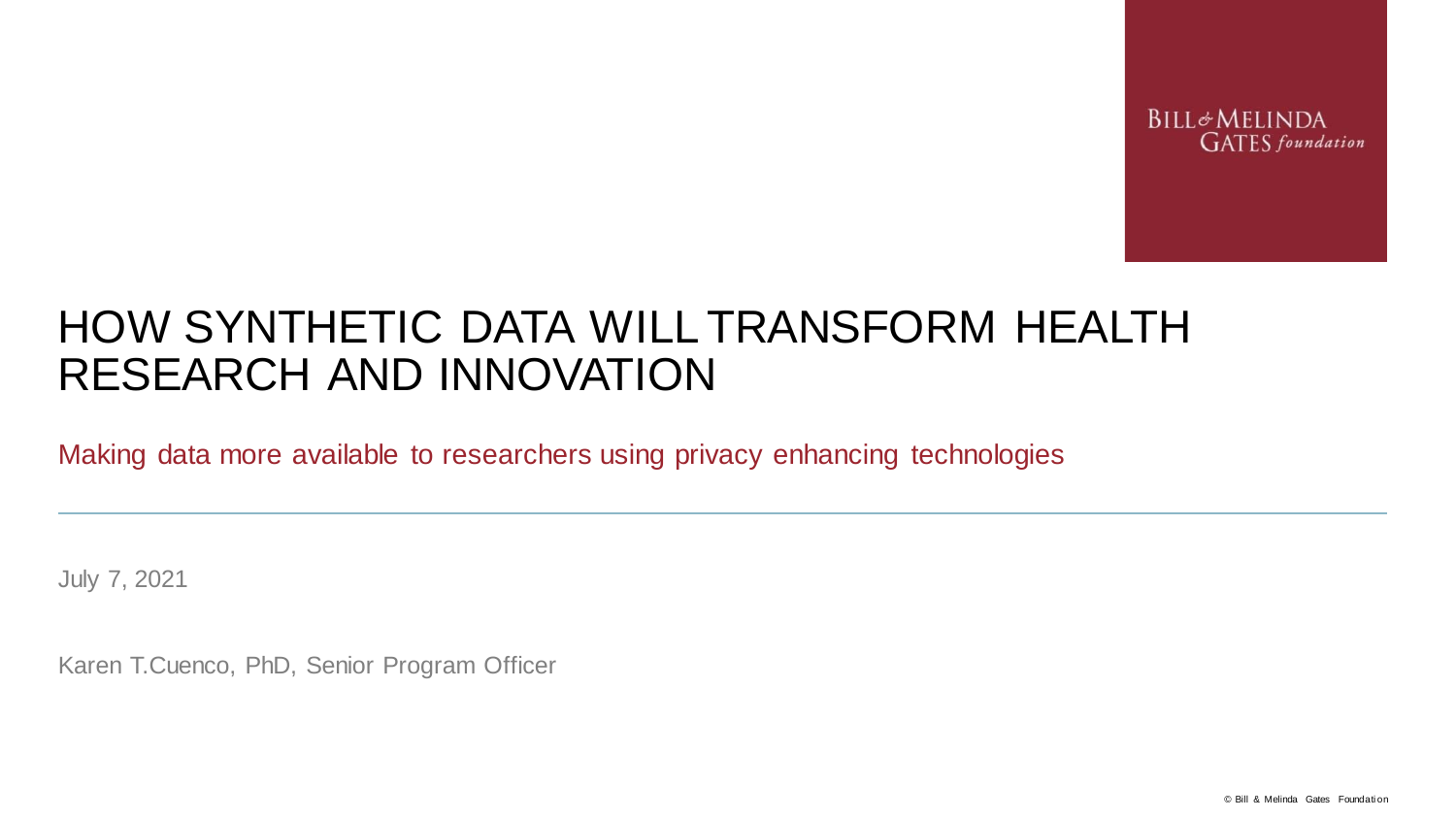

The opinions and thoughts expressed in this presentation are

- my own views and should in no way be construed as representing the official position of the Bill & Melinda Gates Foundation
- not an endorsement or recommendation for any privacy enhancing technology or solution.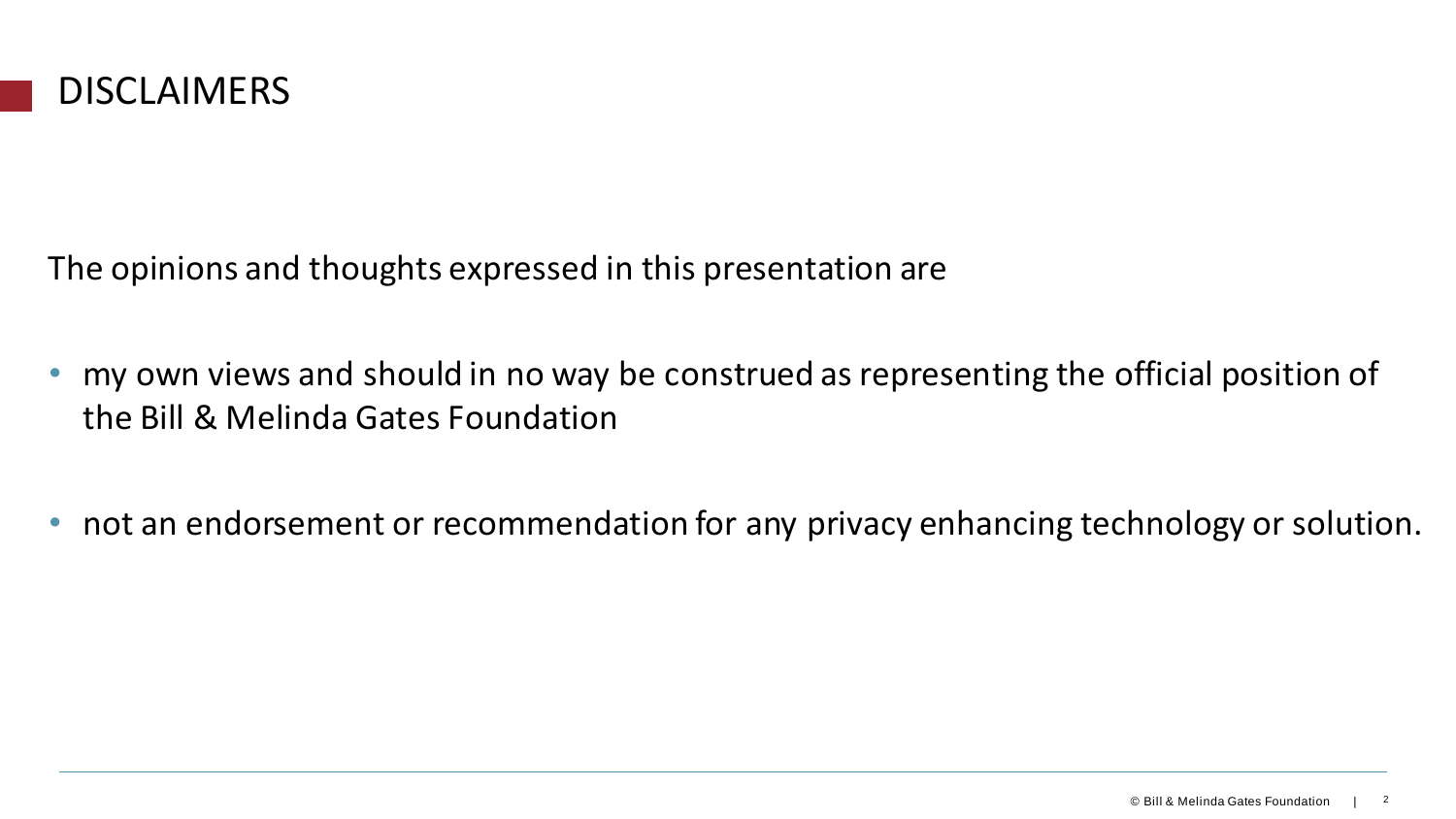# ALL LIVES HAVE EQUAL VALUE

#### **We work to help all people lead healthy productive lives**

Focus on addressing gaps in health, economic opportunity, and education.

■ Data and inference can transform how we engage in our work.

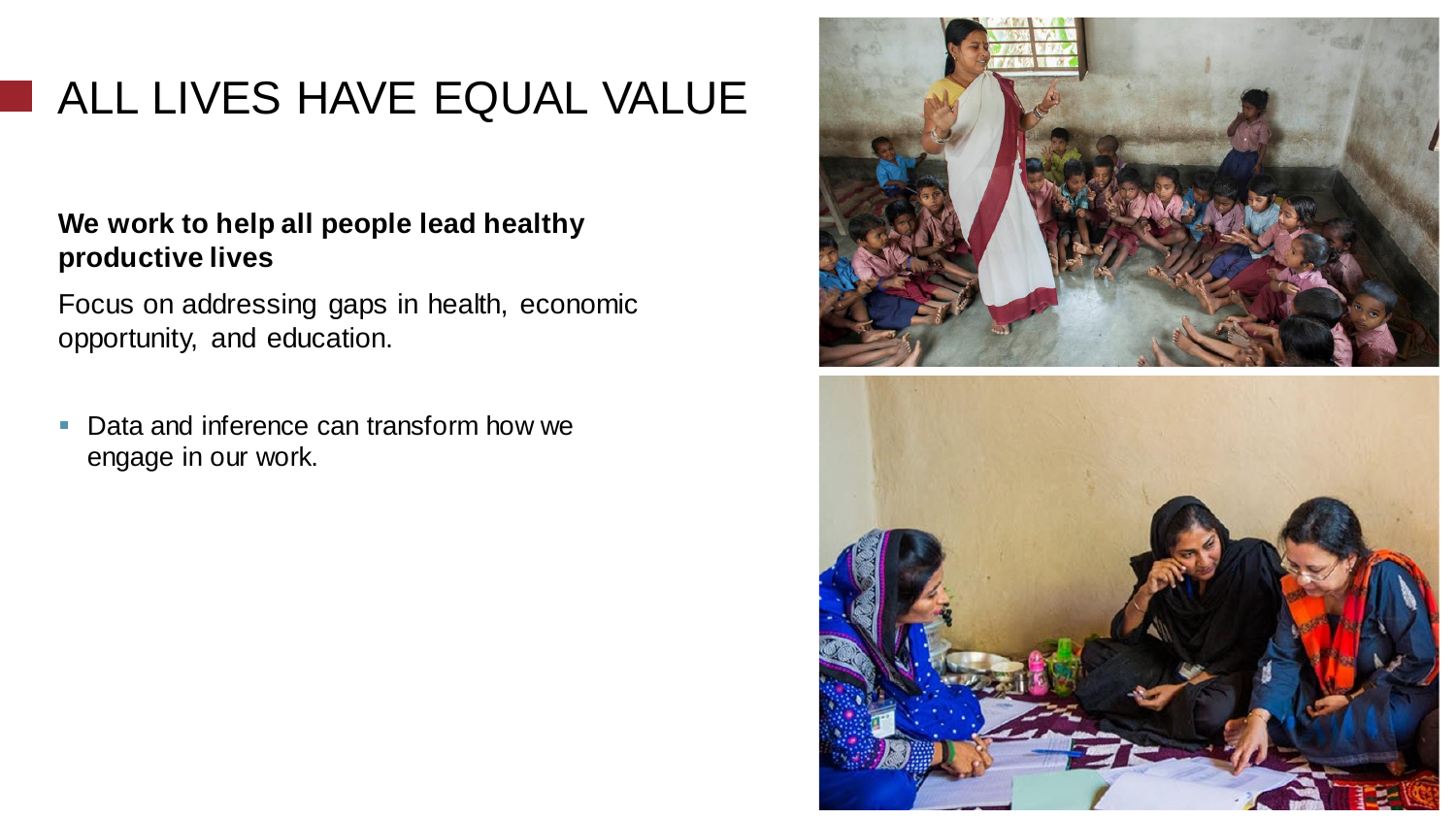### BMGF QUANTITATIVE SCIENCES/KNOWLEDGE INTEGRATION INITIATIVE (KI)

Things we do:

- Perform outcomes design & analyses primarily to inform investment strategy
- Advance and pilot data sharing capabilities to accelerate valuable data uses with the BMGF ecosystem
- Enable Foundation program teams to capture the unrealized potential of their funded data



Example Analysis: Analyzing Stunting and Wasting Incidence

Data from BMGF grantees Manuscripts under review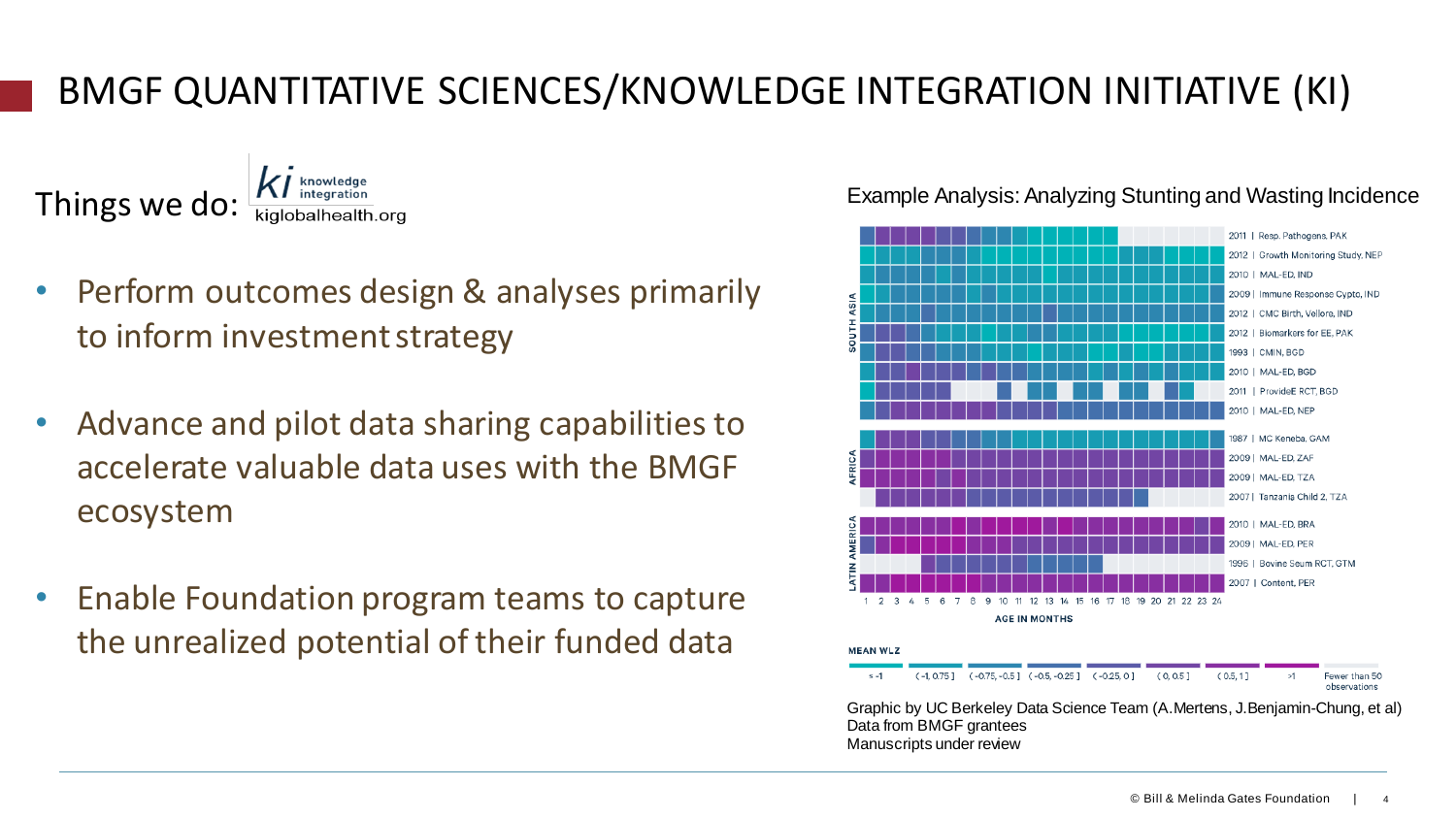### FRICTION REDUCES THE USE OF FUNDED DATA

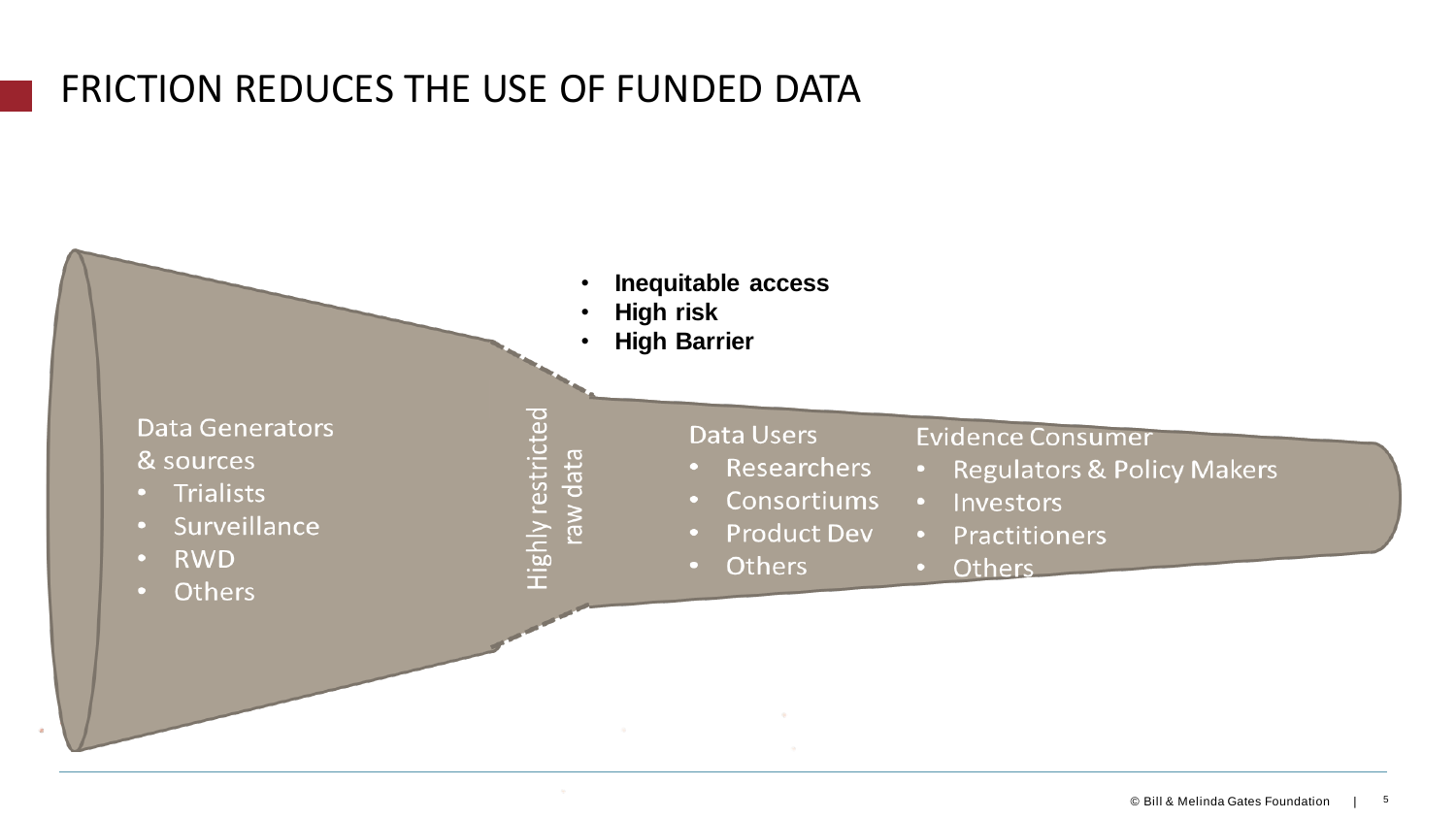### SYNTHETHIC DATA BROADENS THE USES OF FUNDED DATA

- Enable broader data discovery and research use
- Broaden expertise able to access data

Data Generators & sources

- Trialists
- Surveillance
- RWD
- Others

Data Users

- Researchers
- Consortiums
- Product Dev
- Others

Evidence Consumer

- Regulators & Policy Makers
- Investors
- Practitioners
- Others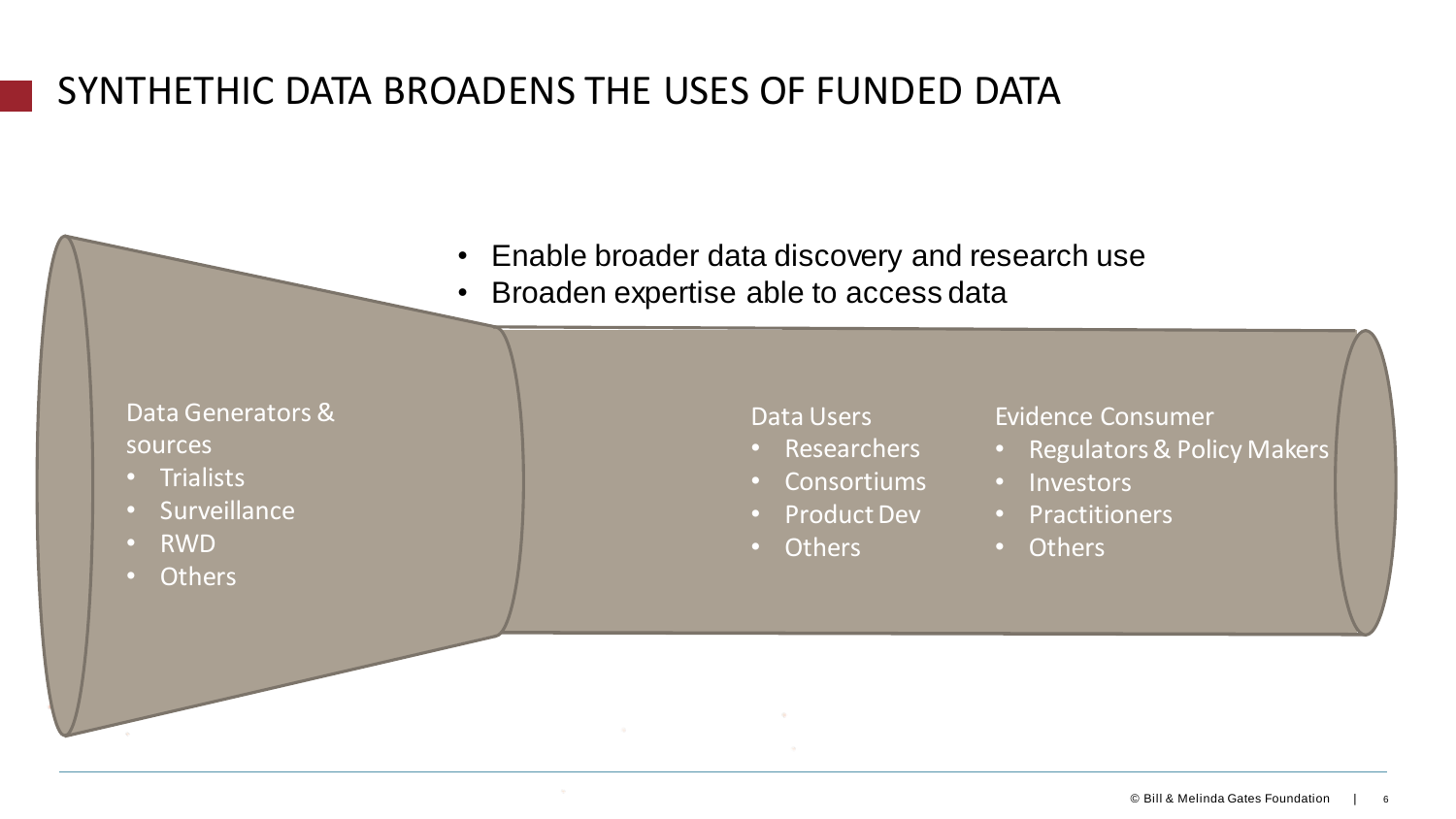### WHAT IS THE PERFORMANCE ENVELOPE FOR SYNTHETIC DATA?

**Will synthetic data support analysis of low prevalence classes, novel research and other Foundation use cases?** 

**How helpful are general utility measures in providing an assessment of the final inference had the real data been used?**

**Will privacy be sufficiently preserved to enable governments and other data custodians to increase access to researchers?**

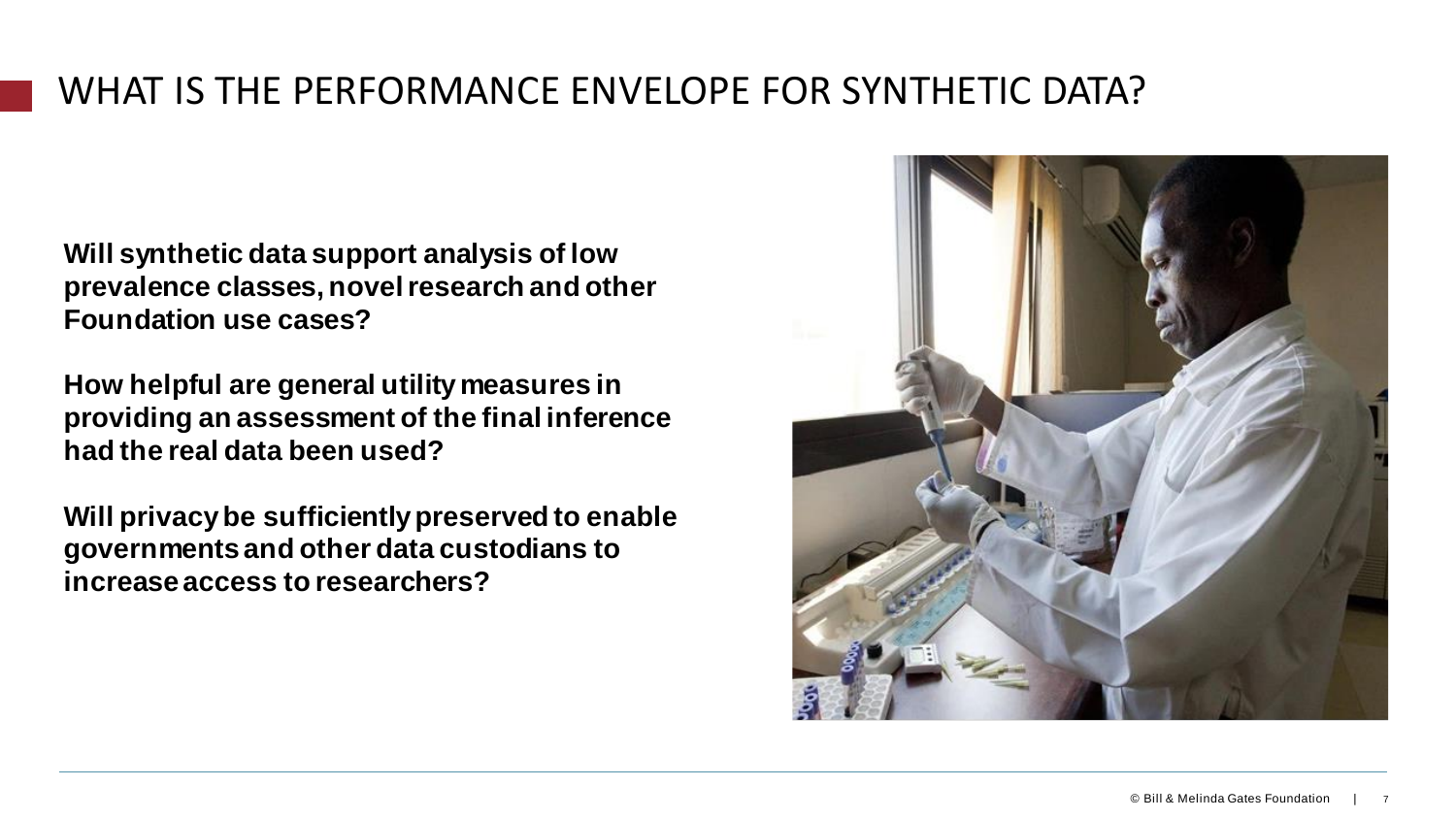### WHAT ARE THE PRIVACY PROTECTION LIMITS FOR SYNTHETIC DATA?

**How to establishcounterbalanceofsynthetic data from:**

- **Learning some combination of characteristics (e.g., travel patterns, illness, likely residence locations) that identify a real individual or membership in the dataset**
- **Re-identification of a geographic site or institution (e.g., hospital, school) especially when desired**
- **Reconstruction of the original dataset from many synthetic dataset subsets or the synthetic data algorithm.**

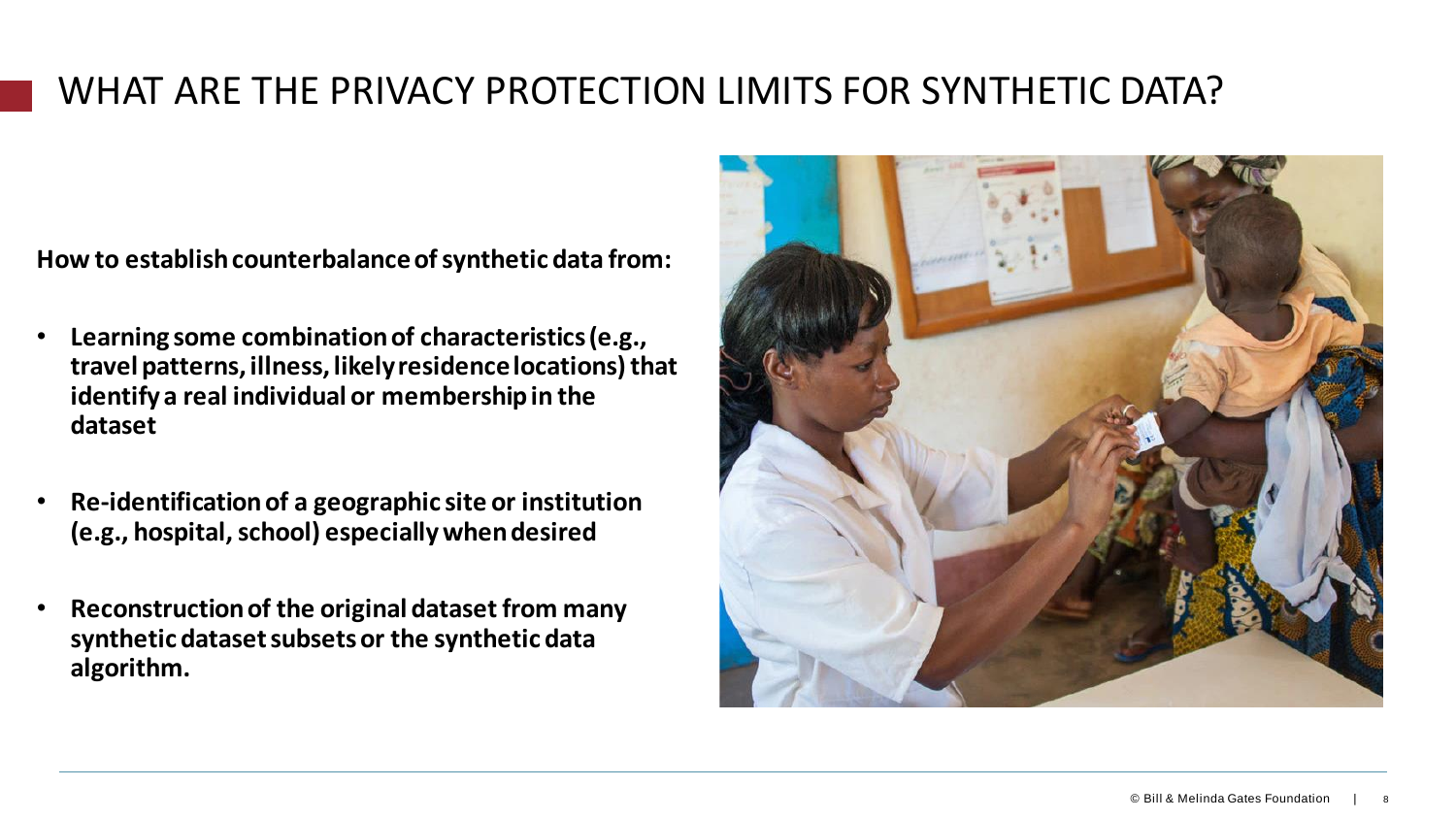### SOME TYPES OF DATA WE THINK ABOUT

- Epidemiologic & biomedical
- Neuroimages and other image types
- Genetic sequence and omics
- Electronic medical records
- Mobile health
- Manufacturing quality control
- Survey, longitudinal, systems-based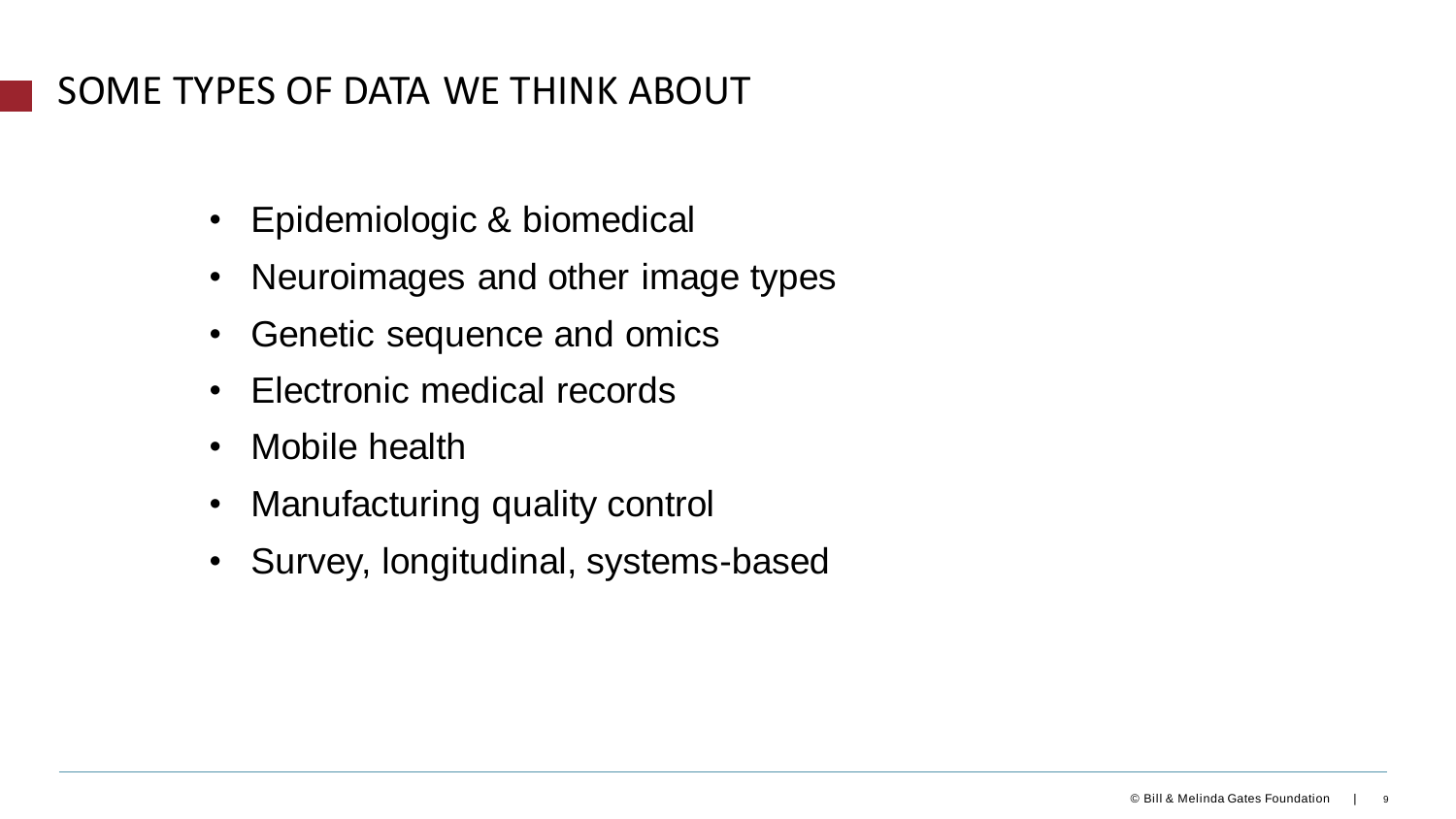# EDUCATION-RELATED GOVERNMENT DATA FOR UNDERSTANDING **WORKFORCE DEVELOPMENT**

**Connect K12, Higher Education, and Workforce data from longitudinal data systems with researchers**

#### **Approach:**

• Create a privacy enhanced data-set using student, course and award data

#### **Technical considerations:**

- Must meet differential privacy expectations
- Apply Differential Privacy definition to each result individually
- Apply rounding and constraints
- Mask results under 10 students (FERPA)

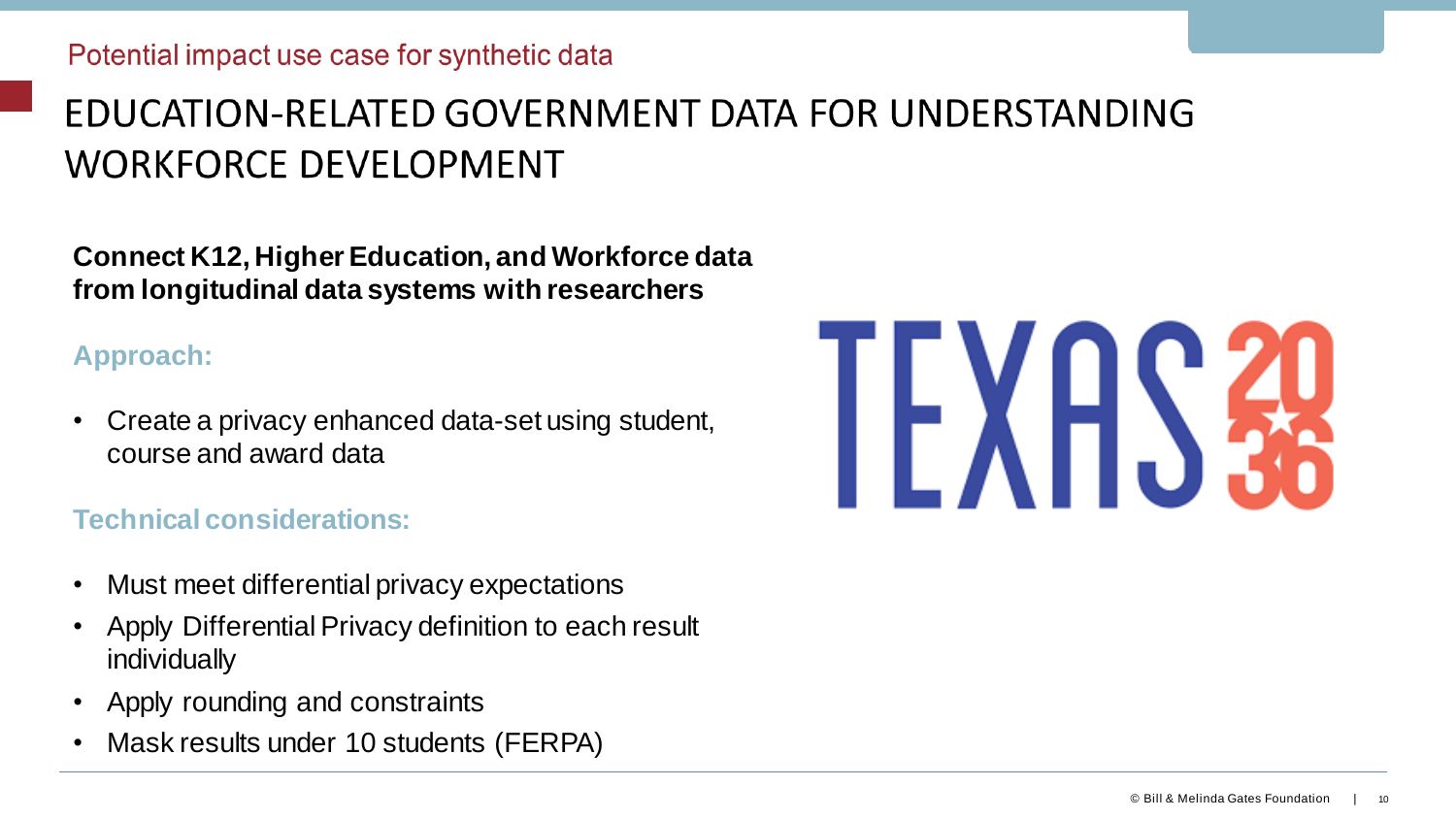### GRANULAR DATA FOR REPLICATING & EXTENDING PUBLISHED RESULTS

**Published claims need to be evaluated to further evidence-based planning conversations**

#### **Approach:**

- Generate route to share underlying manuscript studies' data
- Replicate the results of mega-analysis focused on outlier data

#### **Technical considerations:**

- Evaluating partial and full data synthesis for privacy & analytics
- Parsimonious synthesis routes for heterogeneous studies with varied longitudinal visit schedules



Retracted Covid Papers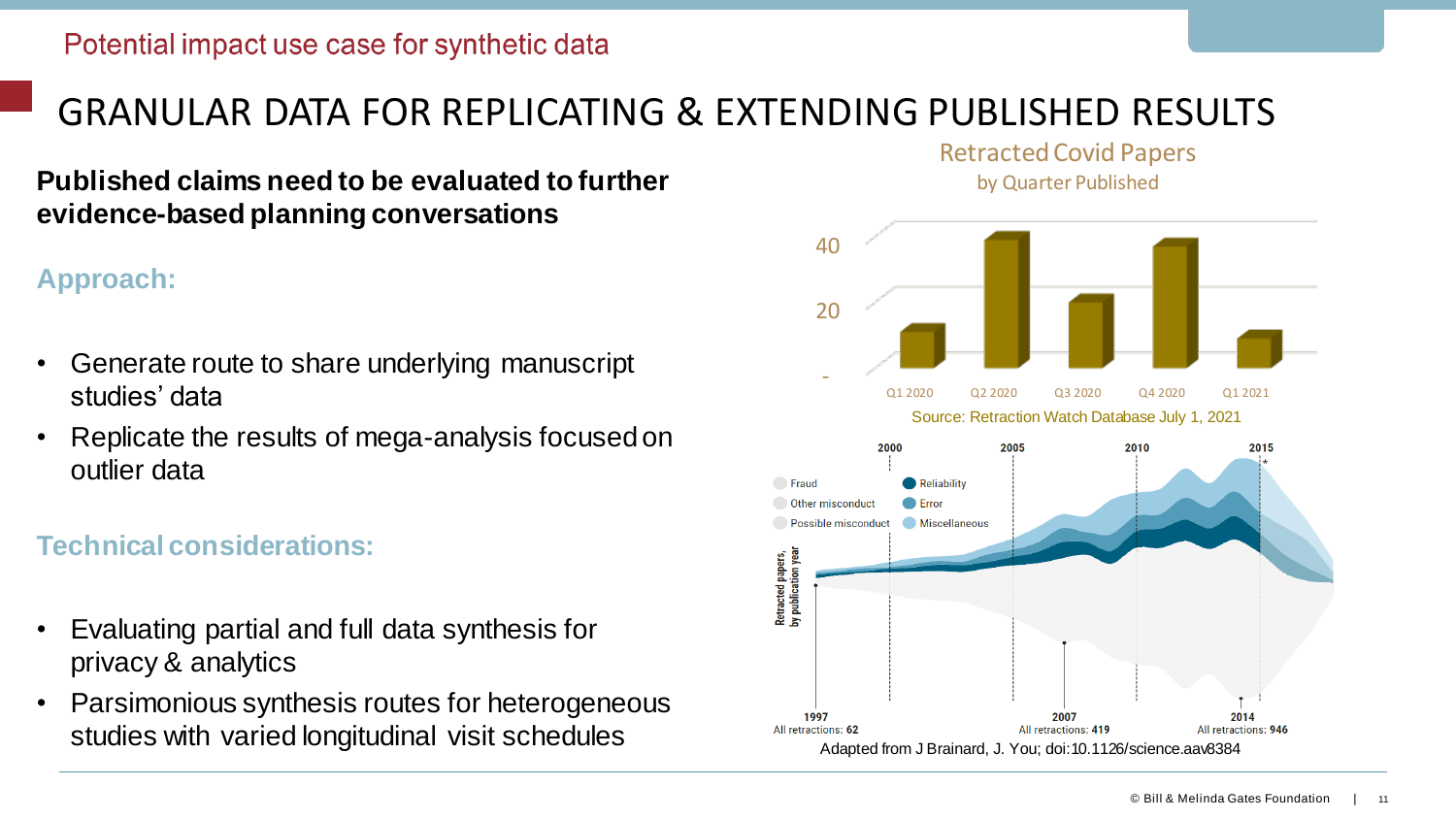# NOVEL LONGITUDINAL ANALYSES FINDINGS WHILE ATTENUATING POTENTIAL RISKS

**Sharing of rich subject level health data requires balance of increased privacy protection & data usability**

#### **Approach:**

• Evaluate possibility of novel research using synthetic data

#### **Technical considerations:**

- Synthesize large cohort with rich patient history en masse
- Understand privacy risks associated with numerous synthesized covariates

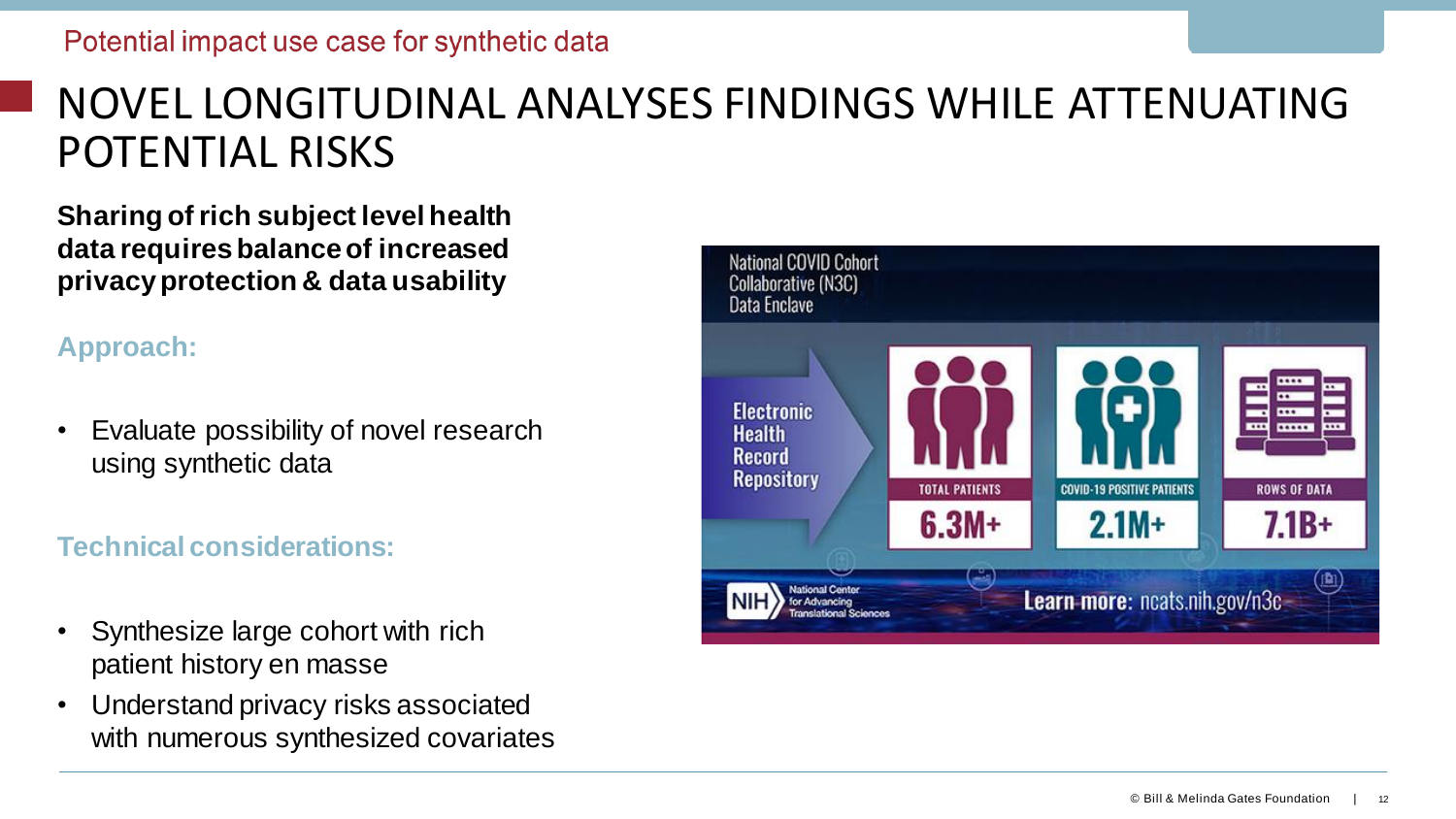# DATA POWERS HOW WE DO WHAT WE DO



**Grantees and partners are at the center of our work**

**Together, we take risks, push for new solutions and harness the power of science and technology** **This work requires support from governments, the private sector, communities, nonprofits, and individuals**